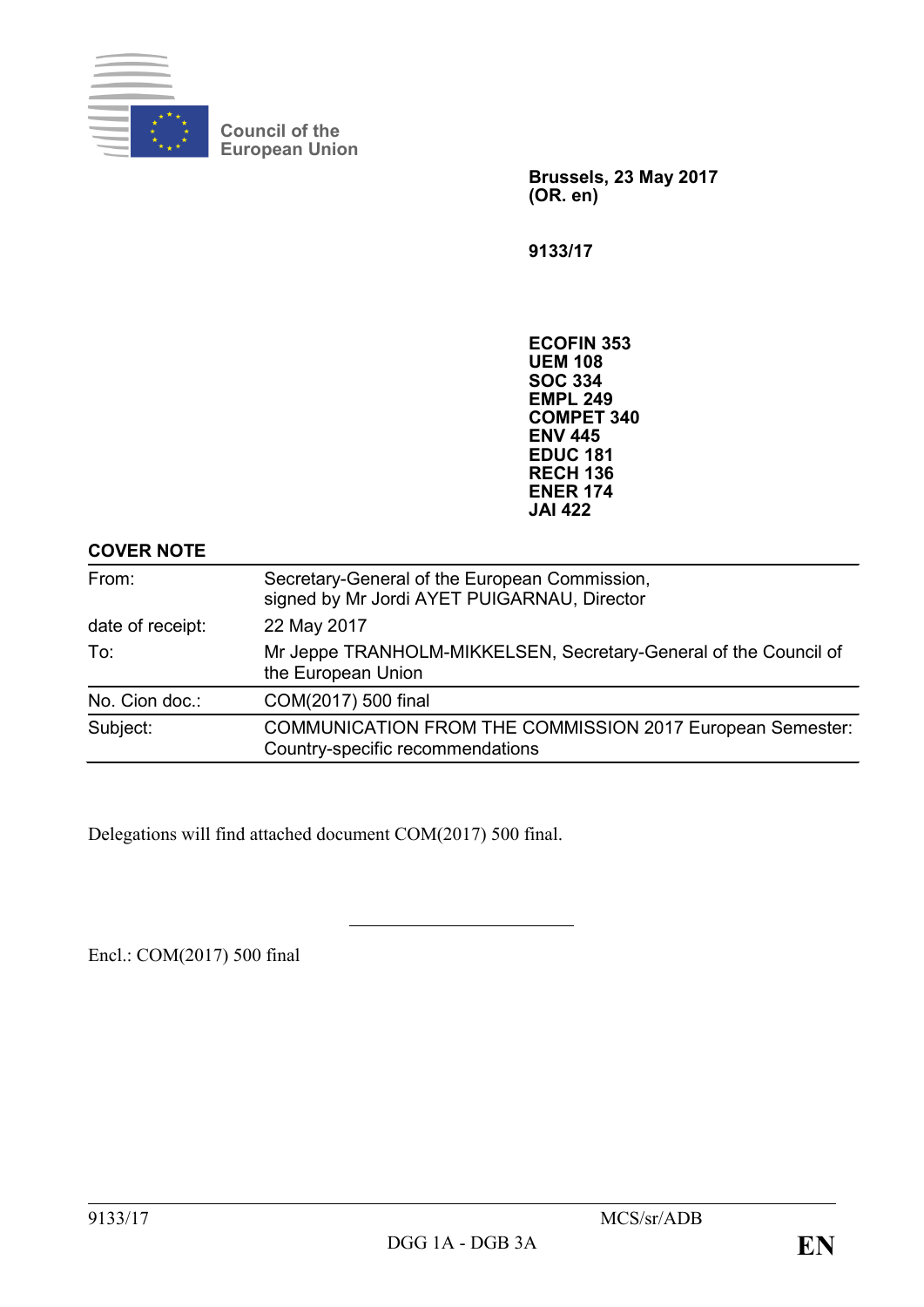

EUROPEAN **COMMISSION** 

> Brussels, 22.5.2017 COM(2017) 500 final

## **COMMUNICATION FROM THE COMMISSION TO THE EUROPEAN PARLIAMENT, THE EUROPEAN COUNCIL, THE COUNCIL, THE EUROPEAN CENTRAL BANK, THE EUROPEAN ECONOMIC AND SOCIAL COMMITTEE, THE COMMITTEE OF THE REGIONS AND THE EUROPEAN INVESTMENT BANK**

**2017 European Semester: Country-specific recommendations**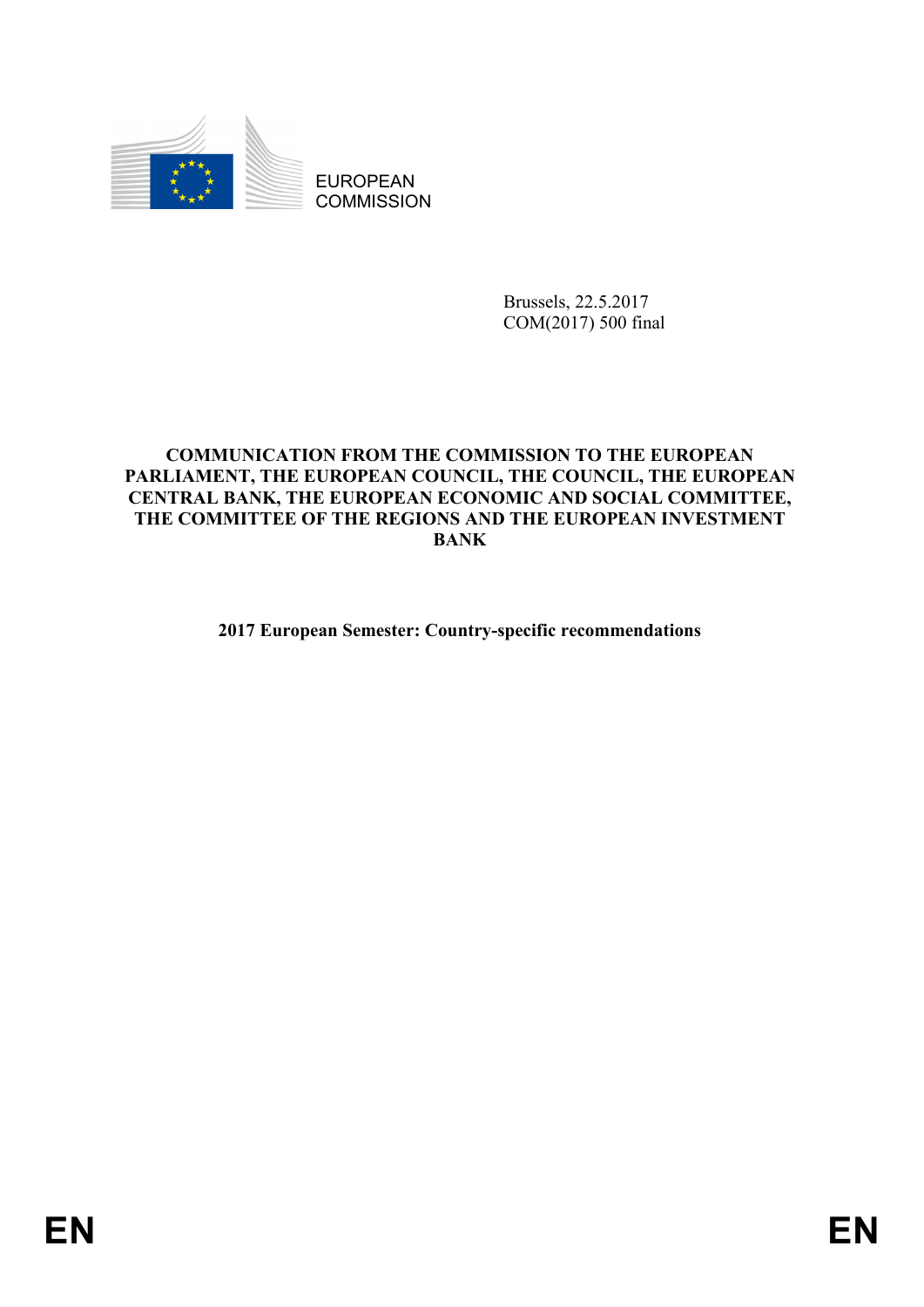## **1. INTRODUCTION**

**The European economy has proven resilient in the face of significant challenges.** In 2016, both the EU and euro area economies grew by nearly 2%. Employment in the EU reached 232.9 million people, the highest number ever recorded. The European Commission's spring 20[1](#page-2-0)7 economic forecast<sup>1</sup> shows that public finances continue to improve: the general government deficit in the euro area, which was above 6% a few years ago, is expected to be 1.4% this year, and the debt-to-GDP ratio, after years of sharp increase, is expected to decrease slowly to go just below 90% next year. Economic growth is benefitting from the resilience of domestic drivers, supportive economic policies, including accommodative monetary policy and non-restrictive fiscal policies, a gradual improvement in world trade and the euro's relatively favourable exchange rate. However, economic developments remain burdened by weak underlying productivity and by the legacies of the crisis, including persistent inequalities and disparities across countries. Uncertainty stemming mostly from external factors remains high and potential growth needs to be boosted.

**To strengthen the positive trends and convergence within the EU, economies need to be more competitive, resilient, inclusive and innovative.** This is the objective of the recommendations made under the European Semester of economic policy coordination. Reforms are made easier in a supportive environment and they are very necessary to sustain the current positive economic and social trends, as well as to support the modernisation of our economies. Well-designed and appropriately sequenced reforms, which also take into account distributional impacts, should serve to empower EU citizens and business to contribute to and benefit from growth, foster convergence and minimise any adverse effects of change. Implementing these reforms will also help to increase convergence within the EU and the euro area, also by strengthening their resilience.

**Reforms need to take due account of the specific socio-economic situation and challenges in each Member State.** Significant labour market reforms have been adopted since 2010, notably in some of the countries hardest-hit by the crisis. These reforms have helped to increase the adjustment capacity of their economies, restore competitiveness and increase employment. Other reforms have sought to improve the business environment and the way financial and product markets function. Recently, attention has been increasingly paid to shifting taxation away from labour and to modernising social policies and labour market parameters to improve their functioning and deliver a fair distribution of the benefits of growth across society. However, further efforts have to be made, in particular in reforming product and

**.** 

<span id="page-2-0"></span> $<sup>1</sup>$  See national programmes at:</sup>

[https://ec.europa.eu/info/2017-european-semester-national-reform-programmes-and-stability](https://ec.europa.eu/info/2017-european-semester-national-reform-programmes-and-stability-convergence-programmes_en)convergence-programmes en and Commission Spring 2017 Economic Forecast of 11 May 2017 at: [https://ec.europa.eu/info/business-economy-euro/economic-performance-and](https://ec.europa.eu/info/business-economy-euro/economic-performance-and-forecasts/economic-forecasts/spring-2017-economic-forecast_en)[forecasts/economic-forecasts/spring-2017-economic-forecast\\_en](https://ec.europa.eu/info/business-economy-euro/economic-performance-and-forecasts/economic-forecasts/spring-2017-economic-forecast_en)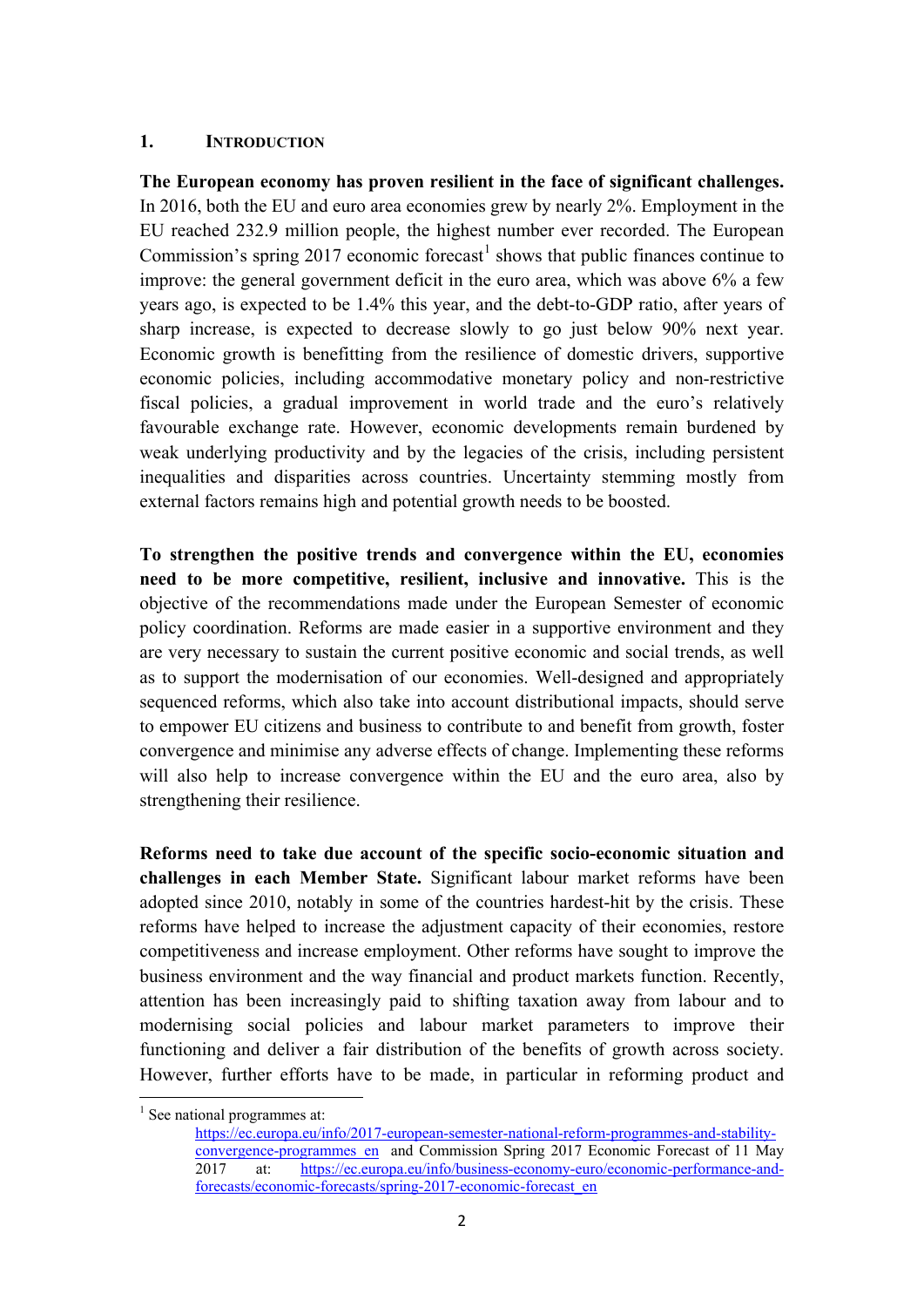services markets and in modernising public administration, which are important areas for facilitating investment and for increased trade integration and competitiveness.

**The reforms also need to ensure the longer term sustainability of the economic recovery and improve resilience to future economic and societal challenges.** This requires more focus on reforms that facilitate investment in social infrastructure, education, early childhood education and care and lifelong learning. There is also a need for more reforms promoting research and innovation capacity and improving productivity. Such reforms could benefit catching-up Member States that are under increasing pressure to shift towards specialising in knowledge-intensive industries. They could also help countries with chronically low productivity growth. In addition, specific attention should be given to the overall efficiency of welfare and tax-benefit systems. In countries with excess savings and low investment, additional investment is needed to ensure future economic success, particularly given the ageing of the population.

**There are still many restrictions that weigh on business activities.** Inflows of foreign direct investments remain low and trade integration and diversification in some parts of the EU economy are still weak. Restrictions in professional services and disproportionate regulatory requirements and burdensome administrative procedures in some services sectors continue. The fragmentation and inefficiencies of public procurement markets persist. These factors continue to hamper trade integration in the internal market and slow down the value chain integration of businesses by imposing additional costs or restricting their access to markets. Boosting innovation and productivity and reducing disparities in economic performance across firms, sectors and regions creates space for dynamic wage developments and improvements in disposable household incomes.

**Social priorities must be a key part of the reform efforts**. As pointed out in the White Paper on the future of Europe and in the reflection paper on the social dimension of Europe by 2025, the recovery is still unevenly distributed across society and regions. Addressing the legacy of the crisis, from long-term unemployment to high levels of public and private debt, remains an urgent priority. Structural reforms are needed to foster social justice, mitigate income inequalities and support convergence towards better outcomes. Social priorities and consequences should be taken into account when designing and implementing the reform agenda.

**To help address some of these issues and guide further convergence, the Commission has presented its proposal for a European Pillar of Social Rights**. The aim of the pillar is to set out essential principles to support well-functioning and fair labour markets and welfare systems. The pillar is designed as a compass for a renewed process of convergence. The analysis and recommendations of the European Semester will reflect and promote the principles enshrined in the illar by assessing, monitoring and comparing the progress made towards implementing them.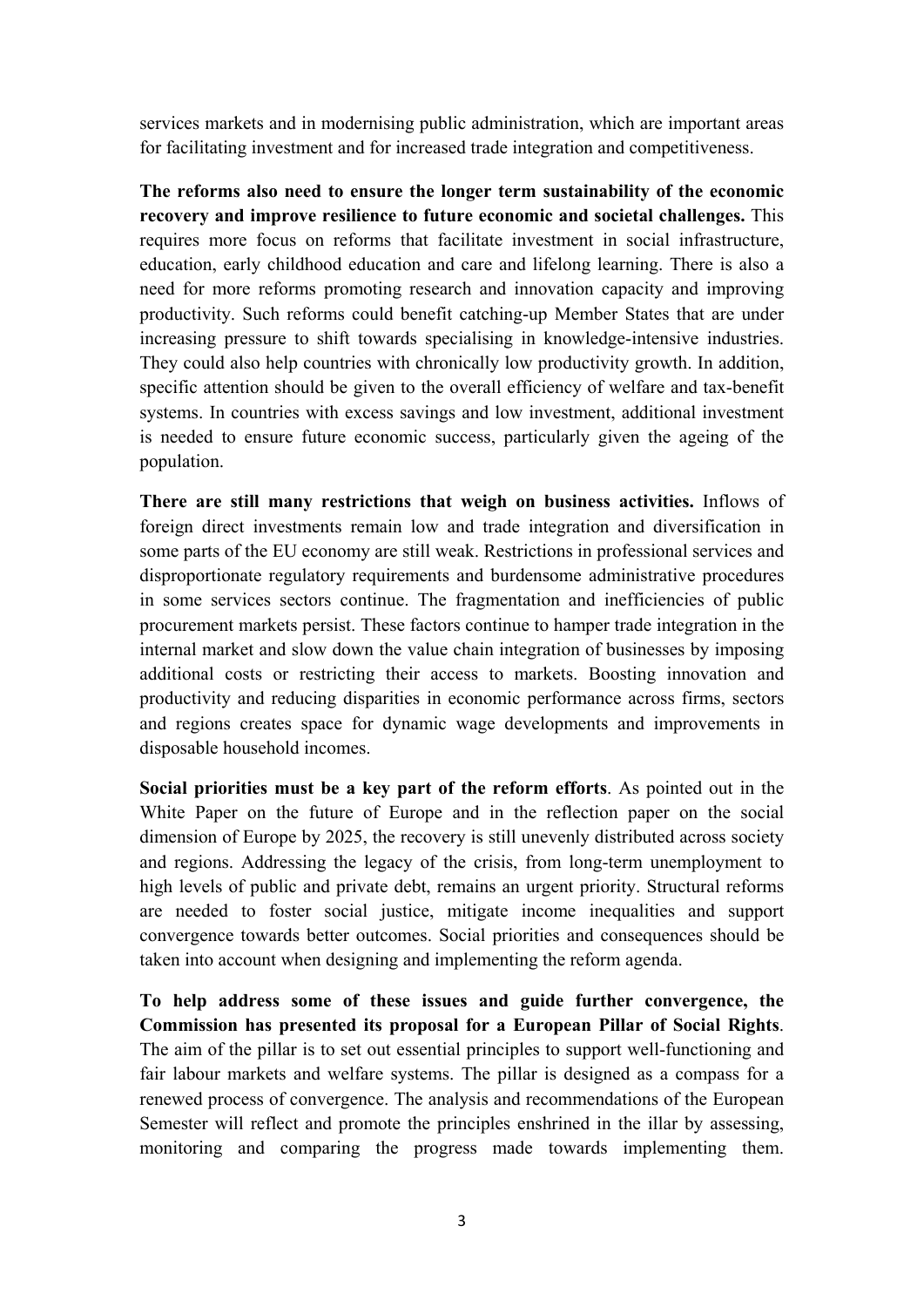Benchmarking and exchange of best practices will be conducted in a number of areas. A social scoreboard will help to track progress.

**The European Semester and country-specific recommendations provide annual guidance for the Member States' reforms.** While the recommendations to the Member States are adjusted every year to reflect the progress made and the changing environment, they are firmly anchored in the wider priorities outlined in the Commission President's State of the Union address and the Annual Growth Survey. For the euro area countries, they also reflect the recommendations for the economic policy of the euro area. Coherence and consistency between the recommendations for the euro area and the country-specific recommendations is essential to ensure that the appropriate policy mix is achieved at euro area level and that spillovers within the euro area are appropriately reflected in the policy-making process. The wider and longer-term vision of the Europe 2020 strategy and the 2030 Sustainable Development Goals are important to guide action on an annual basis and are key to guide action on an annual basis and are fully integrated in the European Semester.

**The Commission has taken concrete steps to improve and support the implementation and ownership of reforms by the Member States.** As in previous years, the recommendations are based on a comprehensive multi-level dialogue with the European Parliament, national parliaments, Member States' public authorities, social partners, civil society and other key stakeholders. For the first time, the Commission consulted the Member States on the draft country reports published in February,<sup>[2](#page-4-0)</sup> thus strengthening common understanding of the key economic and social priorities. The Commission also holds regular consultations with social partners at EU and national levels and has invited Member States to pay greater attention to the contribution of national social partners. This includes involving them more closely in the elaboration of National Reform Programmes and consulting then on key milestones of the Semester. In its proposals for this year's country-specific recommendations, the Commission also focuses on the issues that require the most urgent attention.

## **2. OVERALL PROGRESS IN REFORMS AND CORRECTING IMBALANCES**

**The experience of the past few years confirms that the Member States are committed to pursuing structural reforms actively.** The evolution of progress towards implementing each country-specific recommendation can be seen most clearly by looking at the whole period since its adoption. The large majority of reforms have seen substantive progress, while the pace and depth with which they have been implemented by Member States varies. To facilitate Member States'

 $\overline{a}$ 

<span id="page-4-0"></span><sup>&</sup>lt;sup>2</sup> Se[e https://ec.europa.eu/info/publications/2017-european-semester-country-reports\\_en](https://ec.europa.eu/info/publications/2017-european-semester-country-reports_en)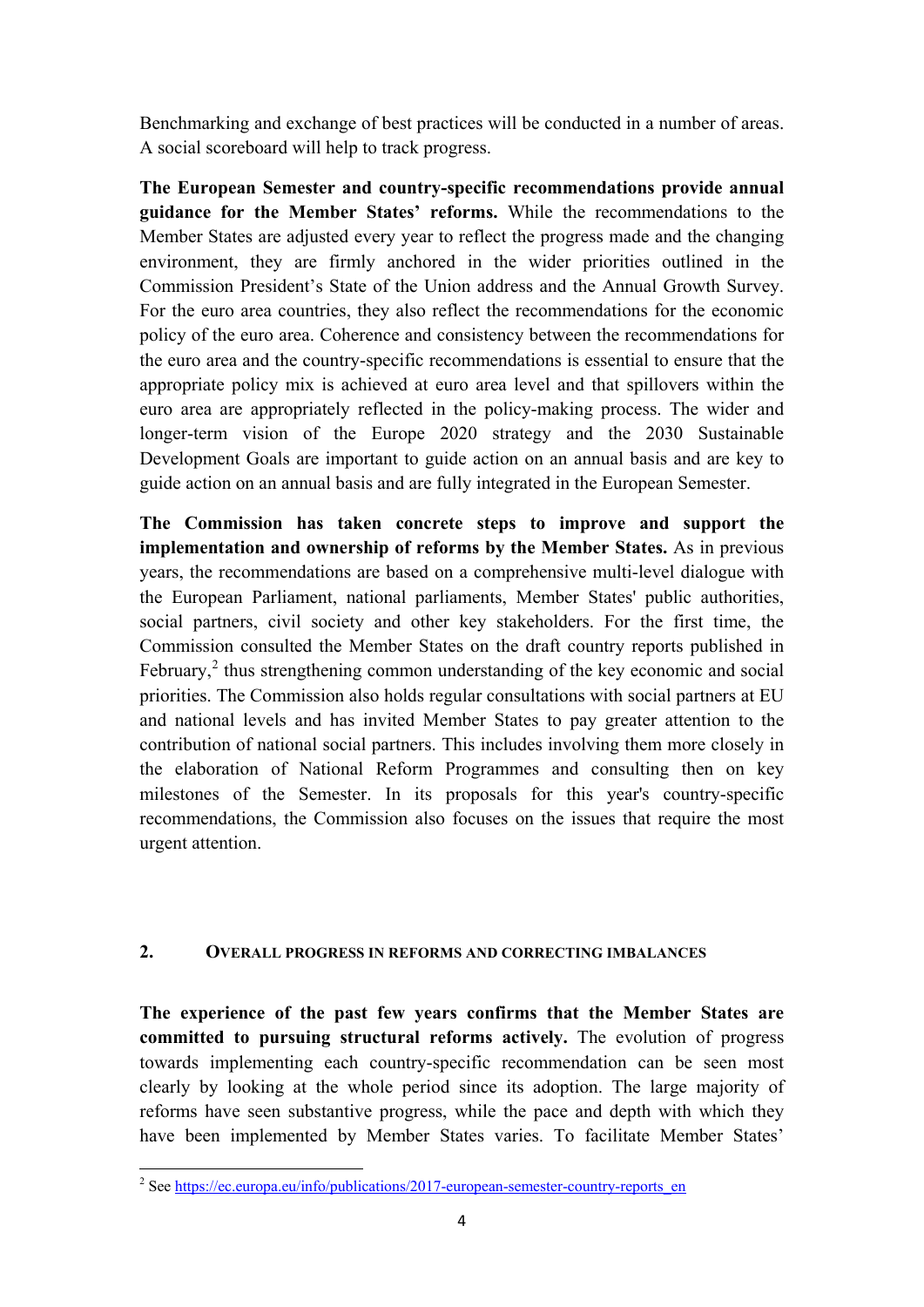ownership of reforms and contribute to their improved implementation, the Commission has shifted focus towards key priority issues of macro-economic and social relevance. Over recent cycles of the European Semester, recommendations have become more focused on reform steps that can be implemented within 12-18 months. While this is important to produce momentum and initiate first steps, this timeframe is limiting for a true assessment: experience shows that reforms often happen incrementally over a longer period of time and their impact needs to be measured over several years.

**Around two thirds of the country-specific recommendations issued until 2016 have been implemented with at least 'some progress'.** Since 2011, the Council has annually issued a set of recommendations to each Member State. The targeted reforms are often far reaching and require time to prepare and implement in line with national practices. Governments, national parliaments, social partners, other stakeholders and individual citizens need to invest time, hold discussions and carry out analysis to come to the best outcomes for the issues addressed by the recommendations. These generally require compromise solutions that strike a balance between different economic, social, institutional and political considerations.

**Progress in implementing the recommendations from previous years is considerably greater than for those made less than one year ago**. This confirms that implementing reforms takes time and that it is important to assess the process over the medium term and not only the short term perspective. From a multiannual perspective, reform progress has been greatest in the policy areas that concern fiscal policy and fiscal governance and in financial services. This largely reflects the efforts made in overcoming the economic and financial crisis, as the high debt and deficit levels had to be addressed and the financial sector stabilised. Significant measures have been taken in many countries to improve the sustainability of pension systems. Areas in which progress has been slower are health and long-term care, broadening the tax base, improving the business environment, access to finance and competition in services. Some of these are longer-term priorities that will become more pressing due to increasing demographic challenges and could be heightened if growth remains moderate. Since the start of the European Semester in 2011, the pace of progress - as assessed one year after the adoption of the recommendations - has been slightly decreasing. This might partly be because politically easier reforms were done first and because of the greater sense of urgency during the crisis. Yet, this trend has been halted with the implementation of the 2016 country-specific recommendations.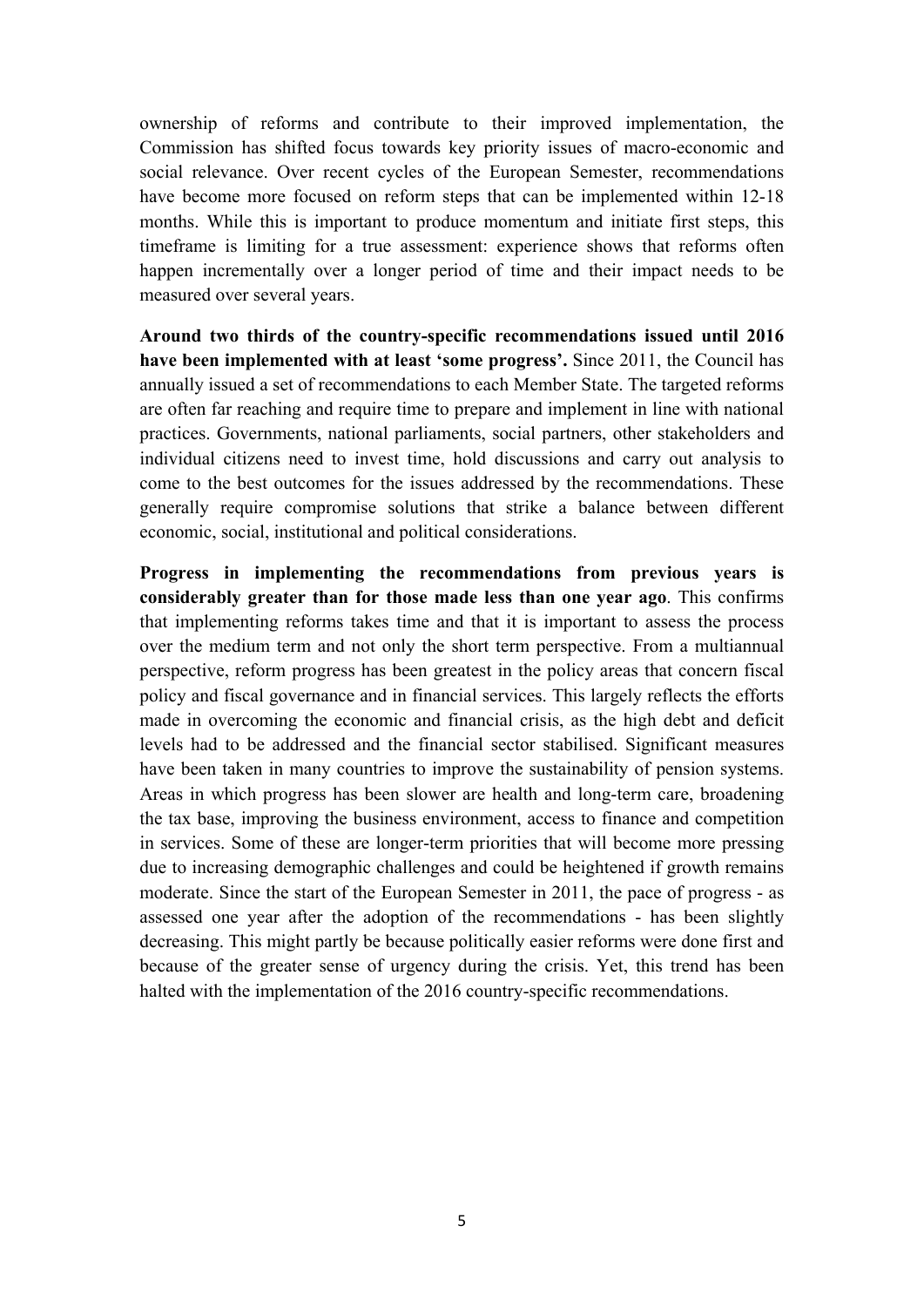*Figure 1: Implementation of country-specific recommendations: yearly assessment in each consecutive year since 2011* 



*Figure 2: Overall implementation of 2011-2016 CSRs to date (multiannual assessment)*



**Since the adoption of last year's country-specific recommendations, Member States have made most significant progress in the areas of fiscal policy and fiscal governance, as well as in active labour market policies.** Steps have been taken in taxation policies (reducing the tax burden on labour), the labour market and social policies (notably poverty reduction, social inclusion and childcare) and financial services. The areas showing least progress include the long-term sustainability of public finances, competition in services and the business environment. The overall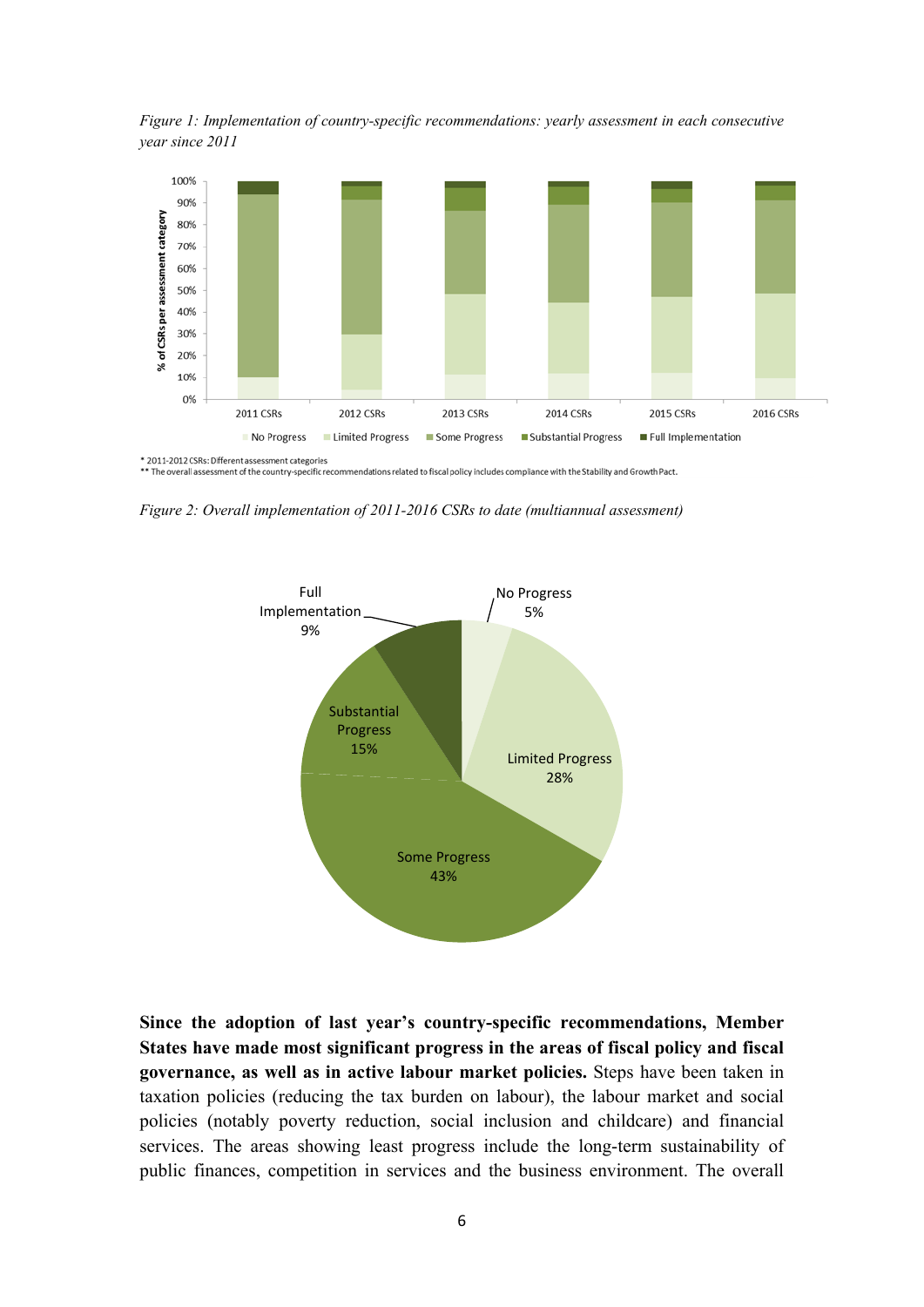picture that emerges is that Member States continue to make efforts to implement reforms, but the degree of progress ranges between 'limited' and 'some' for most policy areas identified in the 2016 country-specific recommendations. This means that there is still work to do before the reforms are fully implemented and deliver results for citizens and companies.



*Figure 3: Assessment of progress on 2016 country-specific recommendations by policy area*

Addressed to 1-5 Member States

Addressed to 6-10 Member States

Addressed to 11+ Member States

**The correction of macroeconomic imbalances continues, reflecting progress in implementing relevant reforms, but it remains largely asymmetric across the EU,**  in the sense that it is countries with external deficits or debt that have made further progress. At the same time, large current account surpluses persist in some other countries. The ensuing persistent current account surplus of the euro area reflects aggregate demand dynamics that continue to lag behind economic activity. Moreover,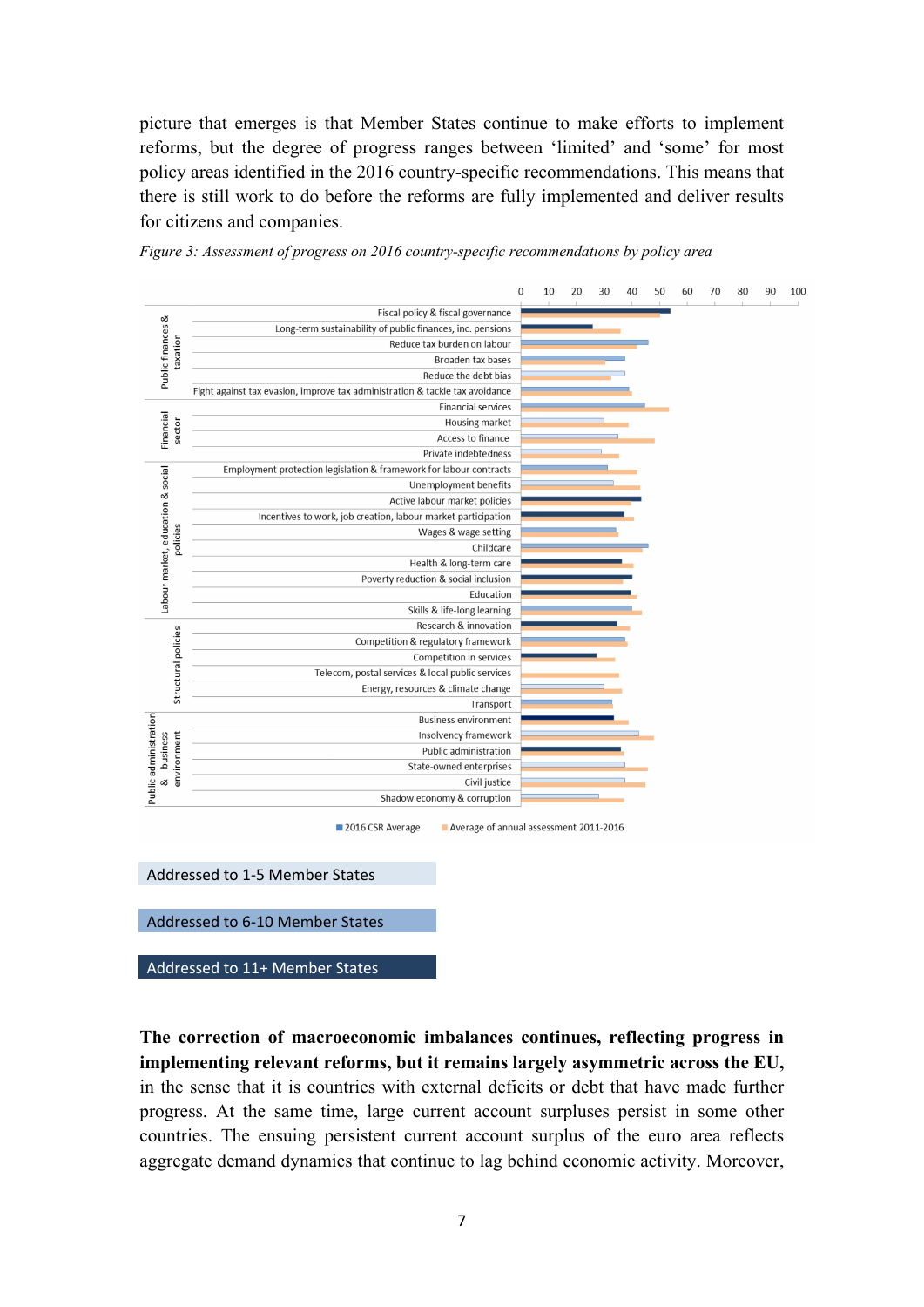core inflation has been at historically low levels. This provides a challenging environment for countries that need to reduce domestic and foreign debt. As a result, private and public debt deleveraging is progressing at a slow and uneven pace, hampered by low nominal growth. Boosting price and non-price competitiveness would help external rebalancing in the euro area. Member States with current account deficits or high external debt can contribute to the euro area rebalancing by introducing measures that help raise productivity. Those with large current account surpluses can contribute to the euro area's rebalancing by structural reforms and other measures that make it easier to channel excessive savings into domestic demand. This can be done, in particular by strengthening investment and promoting stronger wage growth. The current environment of low interest rates also provides additional opportunities to do this, notably in countries with significant fiscal space.

**A number of imbalances remain to be addressed.** Levels of private, public and external debts remain very high in some countries. Keeping these debts on a solid declining path is essential to reduce vulnerabilities, also in view of a foreseen recovery in inflation and interest rates. Capital buffers in the financial sector have been strengthened, but challenges arise from low profitability, coupled with high levels of non-performing loans. Labour market conditions are improving across the board, although persistently high unemployment and inequality remain sources of social distress and weigh on economic performance in some Member States. In a growing number of Member States, challenges are linked to strong house price movements.

**In February 2017, the Commission identified imbalances in 12 Member States; appropriate follow-up forms part of the country-specific recommendations,**  where challenges identified in the macroeconomic imbalance procedure are referred to. In-depth reviews were carried out for 13 Member States. It was concluded that Finland is no longer experiencing imbalances, while six are experiencing imbalances (Germany, Ireland, Spain, the Netherlands, Slovenia and Sweden) and six are experiencing excessive imbalances (Bulgaria, France, Croatia, Italy, Cyprus and Portugal). For Cyprus, Italy and Portugal, the Commission announced in February that it would review its assessment, taking into account the level of ambition of their National Reform Programmes.

#### **Box 1. Assessment of National Reform Programmes of Italy, Cyprus and Portugal**

In February 2017, the Commission announced that Italy, Cyprus, and Portugal were experiencing excessive imbalances and that, in the light of persistent structural weaknesses emerging from the analysis in the in-depth reviews, it would review this assessment in May. The Commission has continued to monitor developments in these three countries, notably the policy commitments outlined in their National Reform Programmes, which they submitted in April.

Cyprus's programme details the policy initiatives envisaged over the short and medium term to tackle other economic and structural challenges. These will be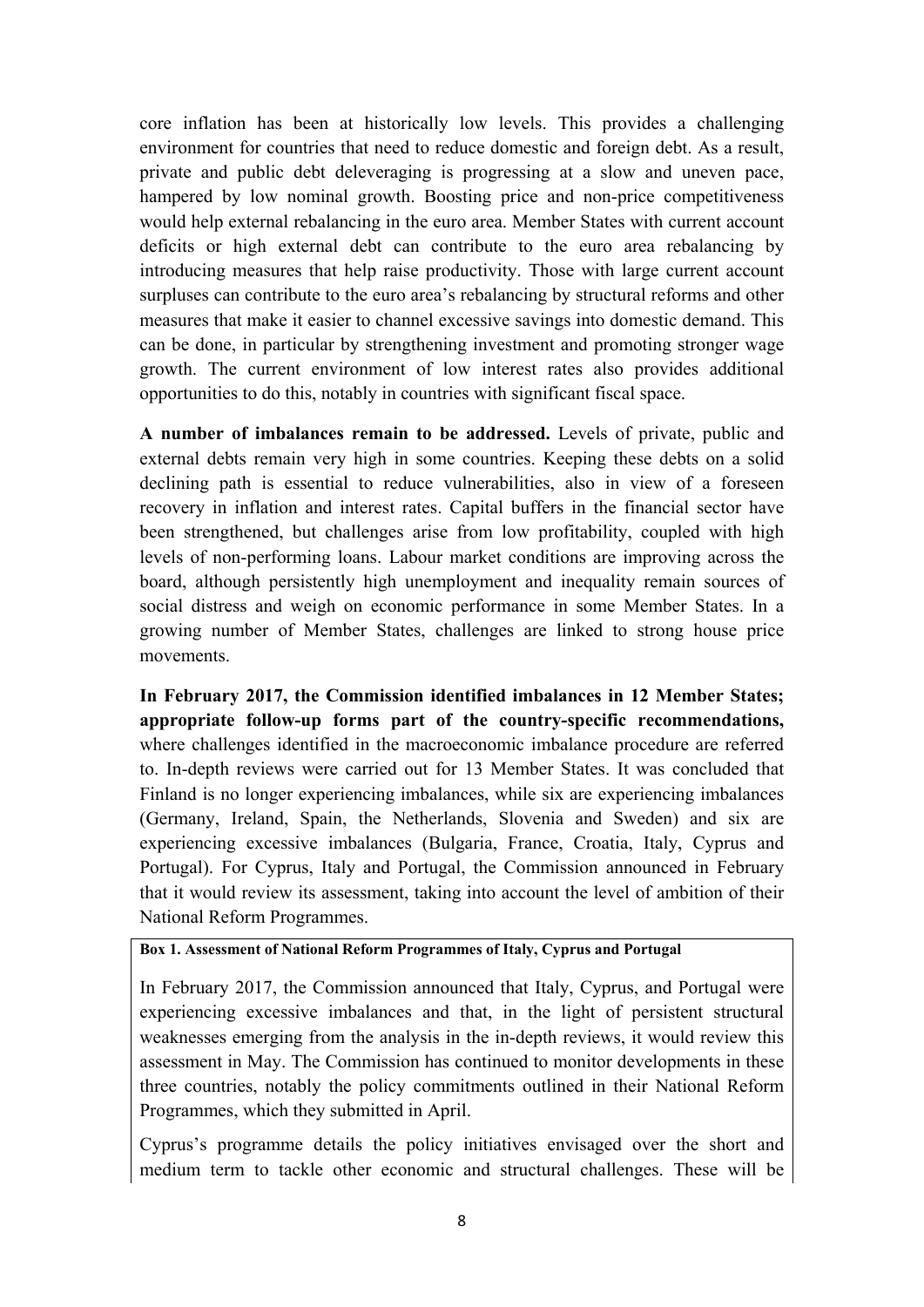addressed notably by making the public sector more efficient, making the functioning of the insolvency framework function better, streamlining the issuance and transfer of title deeds and modernising the justice system. The programme also presents policy measures to improve competitiveness and remove barriers to investment, in particular by continuing to implement the action plan for growth. Although many reform commitments appear sufficiently ambitious to tackle Cyprus's challenges, details of when they will be adopted and implemented are generally lacking.

Italy's 2017 reform programme presents short and medium term commitments, in continuity with previous such programmes. Measures to be taken by mid-2017 include final adoption of the pending laws on competition, reform of criminal process and the statutes of limitation, and implementation of the anti-poverty law. Measures related to firm-level bargaining, tax shift and privatisation are also planned. Over the medium term, the programme targets in particular public finance, taxation, the labour market, the banking and the credit system, competition, the public administration and the justice system, and investment. Although many reform commitments appear sufficiently ambitious to tackle Italy's challenges appropriately, their credibility hinges on being implemented in practice.

The 2017 reform programme for Portugal presents a medium term economic and social strategy in continuity with the 2016 programme. The measures proposed aim to raise the skills level of the labour force; address labour market segmentation, improve the business environment and increase the competitiveness of Portuguese firms; tackle corporate debt and unemployment; modernise the public administration and improve social protection. Although many reform commitments appear sufficiently ambitious to tackle Portugal's challenges appropriately, the document lacks details as well as concrete implementation plans in some key areas such as reducing private and public debt. Portuguese authorities provided further details on measures and timing in a letter on 14 May 2017.

As a result of these assessments, and taking into account all the available information, the Commission has concluded that there are currently no analytical grounds for stepping up the macroeconomic imbalance procedure, provided that these Member States swiftly and fully implement the reforms set out in their country-specific recommendations. The Commission will continue to monitor these three countries, as it does all countries with excessive imbalances, notably through 'specific monitoring'.

**The Commission has strengthened the monitoring of policy implementation under the macroeconomic imbalance procedure.** In line with the decision taken last year to streamline the categories of Member States under the macroeconomic imbalance procedure, the process of 'specific monitoring' has been applied to all countries with imbalances or excessive imbalances. The depth of the monitoring process reflects the scope of the challenges and the severity of the imbalances. The aim is to contribute to a swifter and more comprehensive policy response to the imbalances identified by intensifying dialogue between the Commission and the national authorities.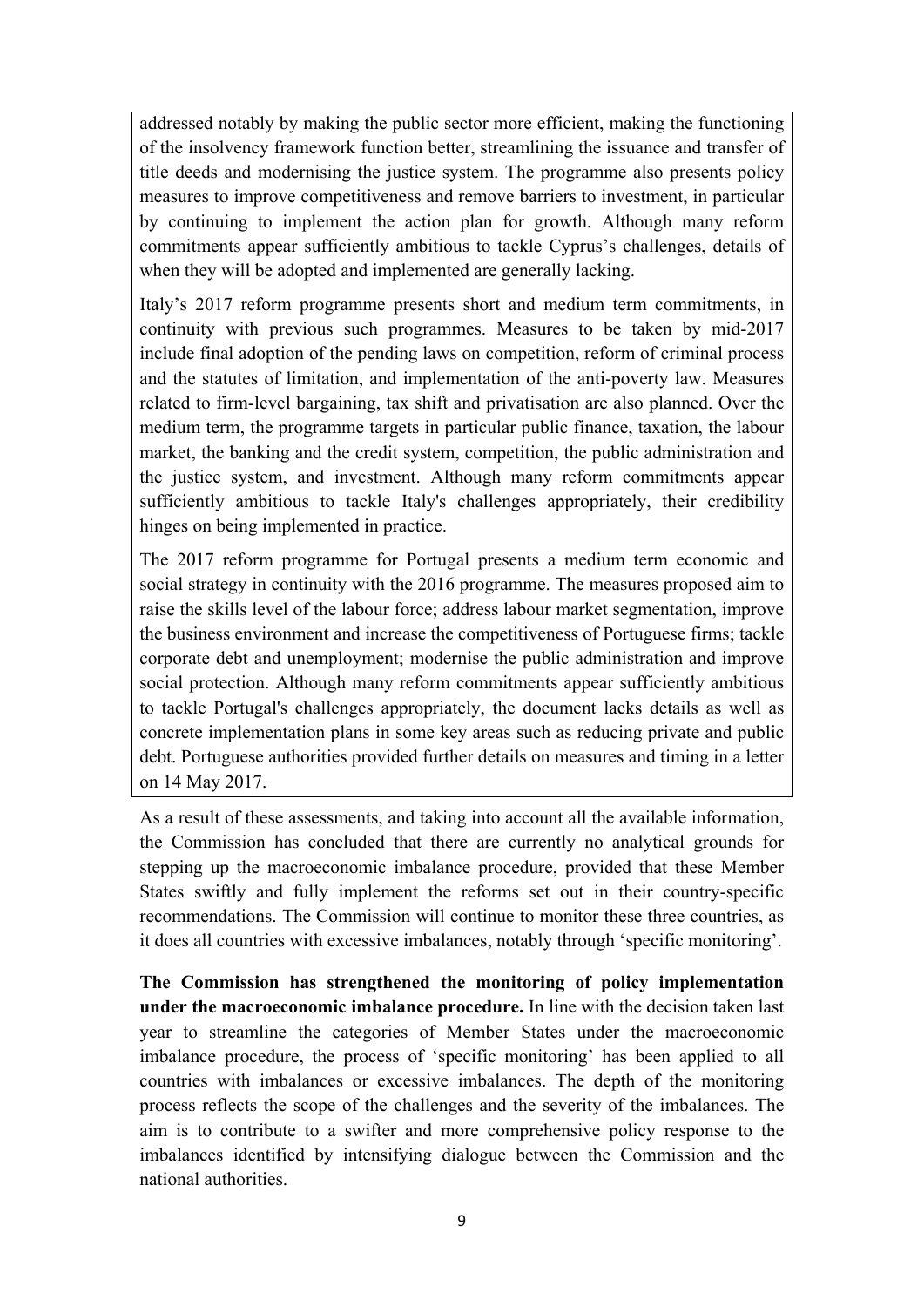#### **3. KEY OBJECTIVES OF THE 2017-2018 RECOMMENDATIONS**

**The overall objective of the recommendations is to deliver more jobs and faster growth, while taking account of social fairness considerations.** The recommendations are chosen following broad policy analysis and engagement with key stakeholders. They are based on the issues identified in the Annual Growth Survey, the macroeconomic imbalance procedure, surveillance under the Stability and Growth Pact, country visits, Member States' consultations, the Tripartite Social Summit, the annual convention for inclusive growth with civil society, and the euro area recommendations.

**The challenges vary considerably across Member States**. In some Member States, for instance those experiencing excessive imbalances, the challenges identified require comprehensive and sometimes urgent policy action, In others where economic performance is overall satisfactory and challenges are more specific, more targeted policy action is recommended. These differences are reflected in the number of recommendations addressed to each Member State and in their scope and formulation. The Member States are expected to take action to address all of the challenges identified by the comprehensive analysis in the country reports published in February, even if these are not reflected in the country-specific recommendations. Particular attention should be paid to sequencing the reforms appropriately and to taking accompanying measures where relevant, based on the assessment of the distributional impacts of the reforms.

## *Labour market*

**Many Member States have implemented reforms to strengthen the performance of labour markets, but further efforts are necessary to address high levels of unemployment.** Past reforms are bearing fruit in terms of creating jobs and improving labour market conditions. However, youth and long-term unemployment remain urgent priorities and more efforts are needed to promote resilient and inclusive labour markets. These include tackling labour market segmentation and increasing the effectiveness of active labour market policies (for example in Belgium, Bulgaria, Ireland, Italy, Lithuania, Hungary, Portugal and Romania) and social policies (for example in Bulgaria, Lithuania and Spain). Likewise, there is a need to develop collective bargaining systems that are more conducive to creating jobs and to raising productivity growth. In some countries that are at or close to full employment, real wage increases could accelerate, with related positive effects on aggregate consumption. This could contribute to reducing large current account surpluses in Germany and the Netherlands.

**Labour market segmentation is hampering productivity and the development of human capital.** Structural changes in employment have resulted in an increase in temporary forms of employment. New forms of employment can increase work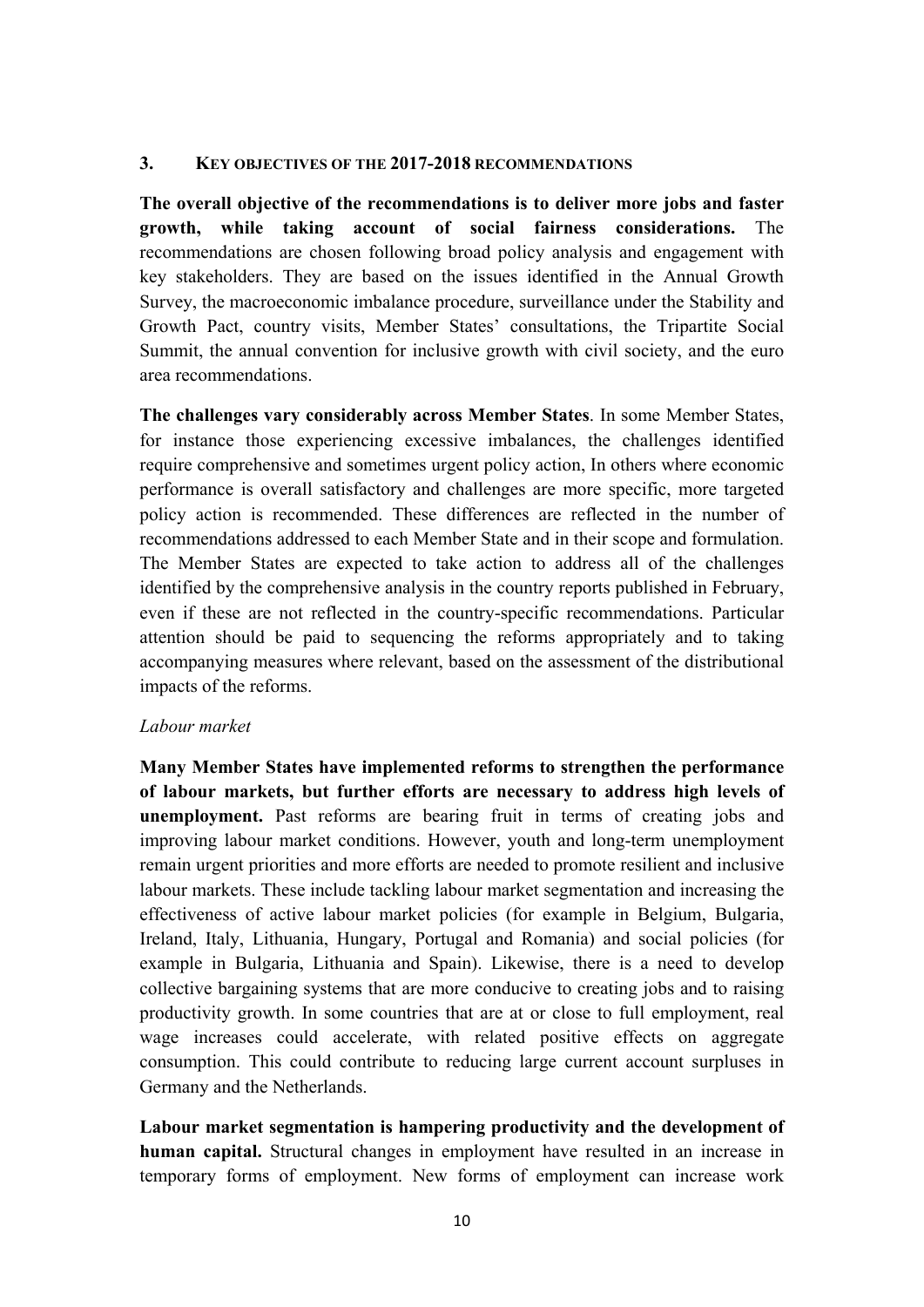opportunities and boost business development. However, they may also limit access to social protection, training and employment services, weaken job security and undermine the objective of creating quality jobs.

**More needs to be done to improve participation in the labour market.** Despite continuous increases in the labour market participation of women and some measures to improve work-life balance, gender employment gaps and gender pay gaps remain significant. The Commission therefore continues to propose that Member States act in this area. Additional efforts are also needed to improve the integration of migrants and people with a migrant background into the labour market (for example in Belgium, France, the Netherlands, Austria and Finland).

**A combination of pension reforms, labour market policies, lifelong learning and health policies is required to support a more active older population.** Older workers have seen their labour market participation increase but in many countries their employment rates remain low. In view of the ageing population and higher dependency ratios, getting older people involved in the labour market is crucial to ensuring that the social protection systems are sustainable and adequate. Remaining active and healthy is also important for the well-being of older people. This is why the Commission has proposed a number of recommendations in these areas where action has been more limited and where the challenges are more pressing (for example in Germany, Croatia, Luxembourg, Austria, Poland and Slovenia). Member States have successfully undertaken relevant reforms of their healthcare systems. However, there are Member States where healthcare performance, sustainability and accessibility are hampered by persistently low funding, inefficient allocation of resources, overreliance on hospital care, large out-of-pocket payments and staff shortages. A number of recommendations address these issues (for example in Latvia, Austria and Romania).

**The contribution of social dialogue is important**. It is crucial to ensure that social partners are empowered to play their role fully in collective bargaining in line with national practices. Besides a well-functioning social dialogue, the involvement and constructive engagement of social partners in the design and implementation of relevant policies and reforms is essential to increase their ownership and effectiveness.

## *Social protection systems and inequality*

**Social protection systems must provide enabling services to all and adequate income support to those in need, while fostering employment and participation in the labour market for those who can.** An appropriate balance is needed between adaptability and security, including an adequate level, coverage and duration of social protection. Reforms that make work pay are also needed to encourage transitions into employment.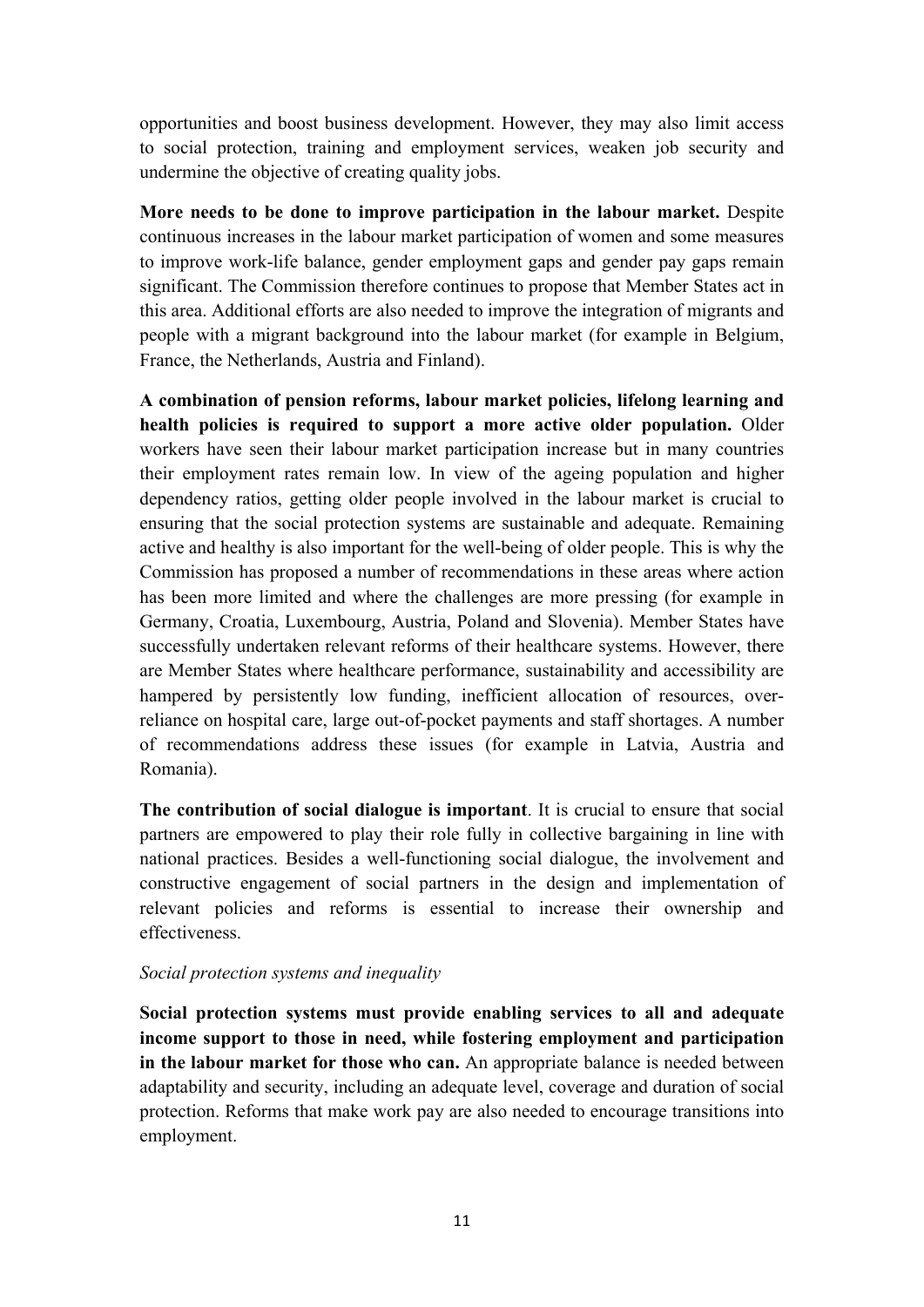**Income inequality and poverty need to be addressed when designing policy reforms and monitoring their implementation.** As outlined in the Annual Growth Survey and further supported by the analysis in the country reports, critical new socioeconomic developments have been identified in some Member States. These concern income inequalities or socio-economic inequalities in education and health outcomes. These need to be considered when designing economic policies. In addition, Member States with the greatest levels of inequality tend to have higher poverty rates. Tackling income inequality and poverty requires a comprehensive set of preventive and mitigating policies. These include equal access to education and health care, improved labour market opportunities and earnings prospects, affordable quality services and well-designed tax and benefit systems.

**Tax and benefit systems combined, through the progressiveness of tax systems, good tax collection and the provision of adequate social benefits, can contribute to steering employment and reducing income inequalities and poverty**. While the design of national tax systems is a prerogative of the Member States, experience shows that a low tax progressivity, combined with poor tax collection and a weak social safety net, is damaging to society and economic growth. In this context, a number of recommendations have been made to improve the adequacy and coverage of safety nets (for example regarding minimum income) and the transparency and coordination of social benefits.

## *Education*

**Better skills are essential for improving people's prospects in the labour market and sustaining innovation and productivity growth.** Workers who are low-skilled have lower employment rates and make up a large proportion of the long-term unemployed. Investing in skills and supporting transitions from lower-skilled to higher-skilled employment and career opportunities is also crucial to mastering technological progress, sustaining productivity growth and addressing ageing. Reforms need to include steps to up- or re-skill the population with basic skills and improve the labour market relevance of education, vocational education and training, tertiary education and life-long learning. Efforts should also focus on reducing inequalities in access to quality education, in particular for disadvantaged groups such as Roma and students with a migrant background. All these measures also highlight the important role of the social partners in providing high-skill, high-productivity work and lifelong learning opportunities. Recommendations concerning educationrelated issues are proposed this year for Austria, Belgium, Bulgaria, Spain, France, Lithuania, Cyprus, Croatia, Hungary, Austria, Romania, Slovakia and the United Kingdom.

## *Financial sector*

**Fixing remaining vulnerabilities in the banking sector would help to support the recovery and strengthen the financing of European business.** While the process of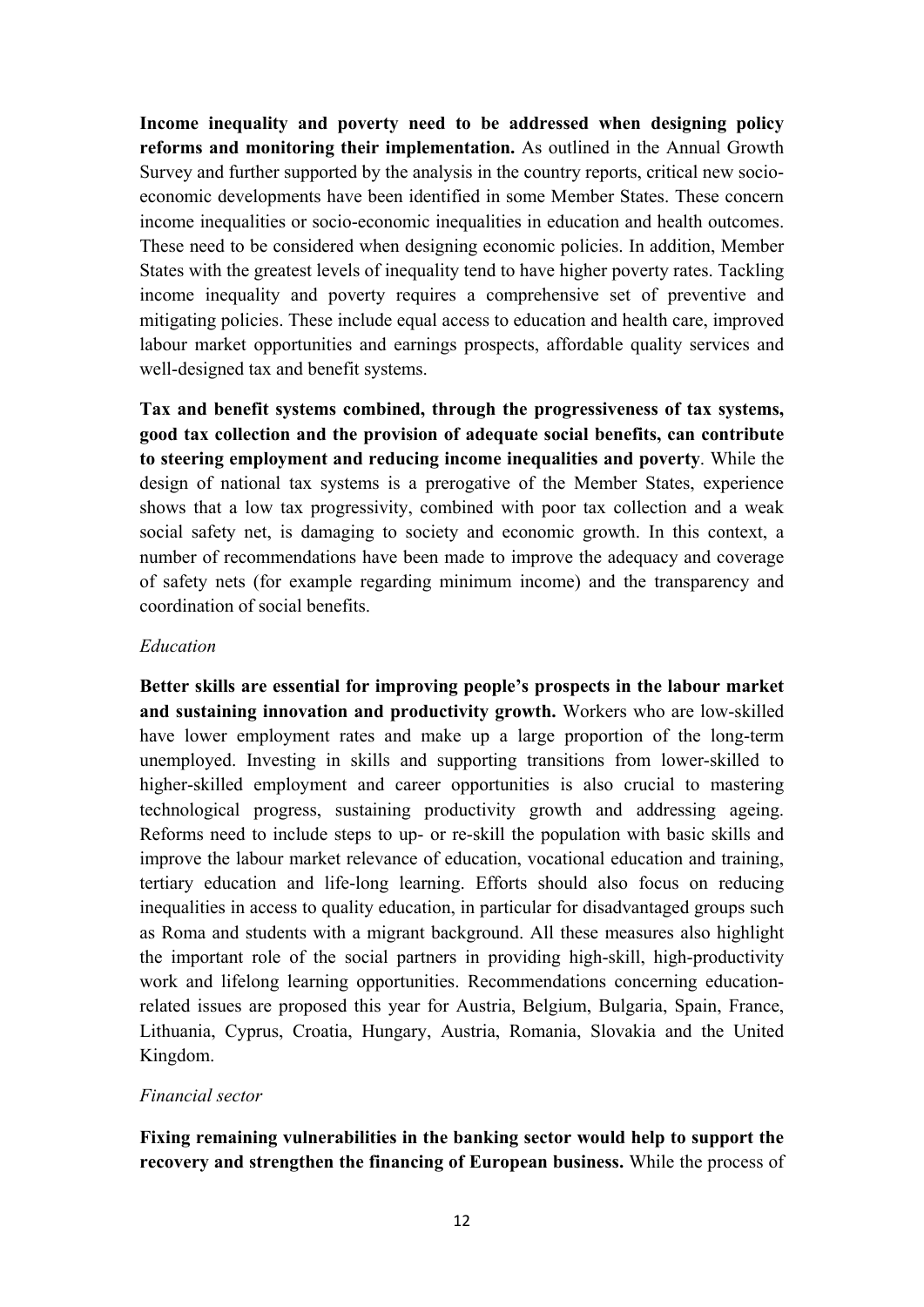repairing bank balance sheets has progressed in Member States over recent years, high levels of non-performing loans, inefficiencies in business models and overcapacity weigh on banks' profitability and limit their ability to provide lending to the real economy. The Commission has presented a comprehensive legislative package to reduce risks further and strengthen the resilience of the EU banking sector in particular. The Commission will also present a mid-term review of the Capital Markets Union action plan in June 2017.

**High levels of non-performing loans are a legacy of the overlending before the crisis and a result of the protracted period of sluggish growth since then.** The pick-up in economic growth and domestic policy actions have helped put the level of these loans on a decreasing path in some Member States (Ireland, Croatia and Slovenia). However, in a number of other countries, the recovery itself continues to be hindered by the constrained bank lending resulting from the high level of bad loans. Decisive policy actions in these countries to promote the resolution of these loans could help to break such vicious circles.

**There is a need to act both on the high level of existing non-performing loans and on preventing their renewed build-up in the future.** With economic and financial systems that are highly interconnected in the EU, high ratios of non-performing loans in several Member States have broader spillover effects. Although policy tools are largely in the hands of Member States, an EU-level strategy could promote a more comprehensive approach and concerted action at both national and European level. The euro area recommendation calls for an effective area-wide strategy to address viability risks within the banking sector.

**Effective insolvency frameworks, notably including effective out-of-court restructuring, are crucial for supporting the workout of non-performing loans and increasing recovery rates.** These measures include increasing transparency and disclosure, strengthening data infrastructures to ease transactions, and servicing by and sale to specialised non-bank institutions. To deal with large existing stocks of non-performing loans, options should be considered for facilitating accelerated balance sheet repair. These should include more proactive use of supervisory powers, as well as making it easier to sell such assets. The Commission has recommended taking measures to Bulgaria, Ireland, Italy, Cyprus, Portugal and Slovenia.

## *Investment and business environment*

**Economic stability and the implementation of reforms have contributed to the recovery in investment, which has exceeded pre-crisis levels in some Member States.** However, further efforts are needed to increase the stocks of capital equipment, intangible capital and infrastructures and to compensate for the investment gap accumulated since the outbreak of the crisis. The Commission's assessment of the progress made in addressing national barriers to investment and the priority reforms underway confirms that a significant proportion of country-specific recommendations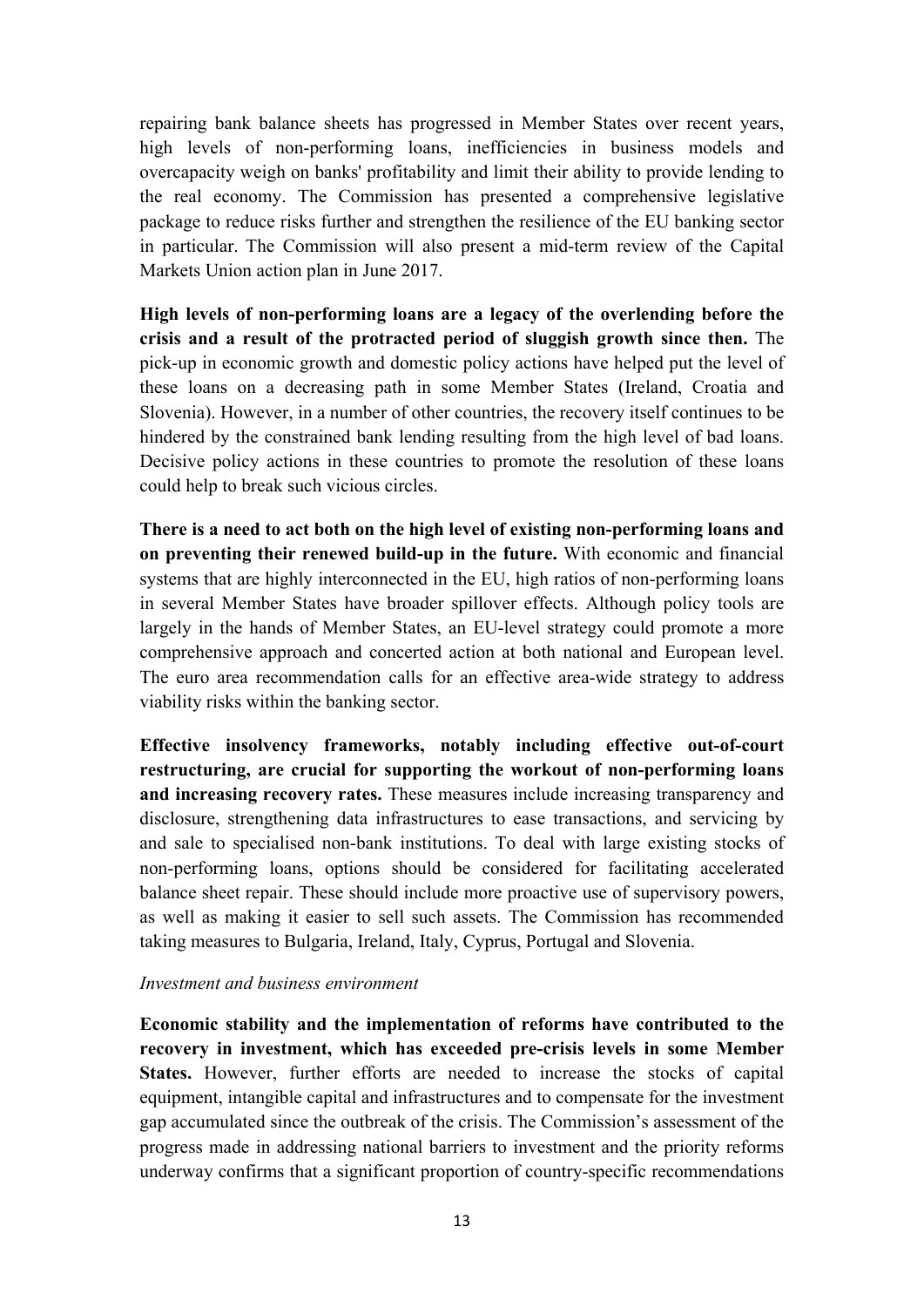in these areas are not fully implemented. Member States should take advantage of the favourable prevailing macroeconomic conditions to step up public investment in order to accelerate the pace of reforms and create opportunities for private investment. At the same time, Member States, in particular those with fiscal space, should sustain the upward trend in public investment.

**The rate of public investments in education, infrastructure and research and innovation should grow in those countries where there is room to increase public expenditure.** Improved public infrastructure with an impact on productivity, such as broadband networks, communications or innovation, are needed in a number of Member States. Investment in public housing, education, health and social services is needed in many others. In all cases, applying procurement procedures transparently and appropriately should help to maximise efficiency in the use of public sector budget resources.

**However, the speed and strength of the recovery hinges on a more determined upturn in private investment.** The implementation of the Investment Plan for Europe is helping to ensure optimal use of public investment and is acting as a catalyst of private investment. This reinforces the impact of the European Structural and Investment Funds in many parts of Europe. Structural reforms are helping to create a business environment that is conducive to encouraging private sector investments in Member States. Administrative reforms have been accelerated in countries where they were most needed. However, much more work remains to be done. A stable pipeline of projects in key sectors is still being developed.

**Further efforts are needed to improve the effectiveness of justice systems and to prevent and fight corruption.** These are key issues in a number of Member States, hampering investment, efficient resource allocation, economic performance and growth. Addressing these challenges is essential for improving business confidence and the investment climate, enhancing the efficiency of public spending, promoting fairness and supporting economic, social and territorial cohesion. The situation calls for continued, persistent and coherent action particularly in the sectors that remain most vulnerable to corruption: public procurement, public administration, the business environment, healthcare. Remaining challenges include: fragmented corruption prevention frameworks and inadequate control mechanisms; gaps in the anticorruption legal framework or enforcement of existing anti-corruption rules; insufficient initiatives on whistleblowing and letterbox companies; insufficient prosecution of high-level corruption; informal payments in healthcare; lack of competition and transparency in public procurement operations.

## *Product and services markets*

**Reforms in product and services markets are still making insufficient progress in most countries.** Reforms should be undertaken in Member States that have not tackled them yet. In most cases, reforms have been tabled or announced but they still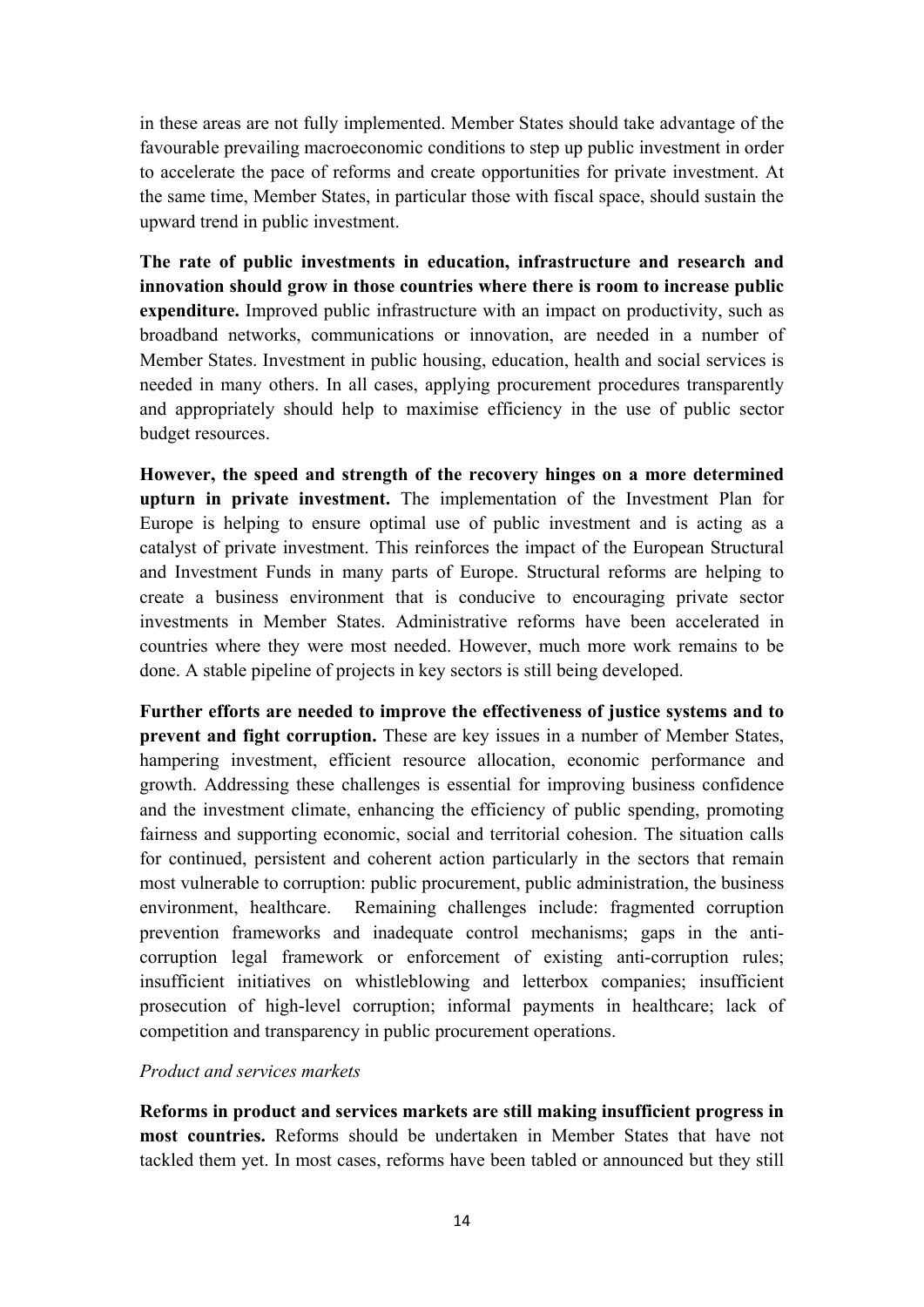need to be stepped up, enacted and implemented with resolve. Where reforms have been adopted and are in the process of being implemented, measures must be taken to ensure the implementation is unwavering and, most importantly, to consolidate the reforms to avoid potential backtracking.

**Reforms are particularly important in business services and retail distribution, given the impact that these sectors have on the productivity of other services and manufacturing sectors.** Specific sectoral initiatives have been launched in these areas and in past Semester cycles it has been recommended that Member States introduce reforms in these sectors. Finding complementary ways to implement these measures and reforms alongside other efforts to increase competition in these markets will be essential for fostering productivity growth in the service sectors as well as in other sectors using these services as inputs. This would help improve competitiveness across primary and user sectors. Greater competition and lower prices of professional services would be of particular benefit for SMEs. These reforms should also allow for the development of new business models and innovation.

## *Public finance*

**Public finances are expected to continue improving in both the euro area and the EU as a whole.** Benefiting from the ongoing moderate economic expansion and exceptionally low interest rates, the general government deficit and debt continued to decline in 2016 in the euro area and the EU (deficit respectively at 1.5% and 1.7% of GDP, and debt respectively at 91.3% and 85.1% of GDP). The general government deficit is expected to continue to decline in both areas in 2017 and 2018, and to reach in 2018 1.3% of GDP in the euro area and 1.5% in the EU, under a no-policy-change assumption. General government debt is also projected to continue declining in 2017 and 2018 in the euro area and the EU. It is forecast to reach, in the euro area, 90.3% in 2017 (84.7% in the EU) and 88.8% in 2018 (83.6% in the EU). These are the lowest levels since 2012. Debt reduction can be ascribed mainly to primary surpluses, reduced interest expenditure, real GDP growth (albeit modest) and the expected rise in inflation.

**After several years of budgetary consolidation, the fiscal policy stance in the euro area and the EU remained broadly neutral in 2016 and is set to remain so in 2017**. With the proposed country-specific recommendations, the fiscal adjustment required for Member States under the preventive arm not yet at their medium-term budgetary objective is consistent with the Stability and Growth Pact. For Member States under the corrective arm, the proposed recommendations reiterate the need to comply with the requirements of the Excessive Deficit Procedure. Setting public debt ratios firmly on a downward path is especially important in those countries with high debt and where vulnerability to financial market swings may be more accentuated. Overall, these adjustments to comply fully with the Pact would imply a slightly restrictive aggregate fiscal stance for the euro area as a whole in 2018.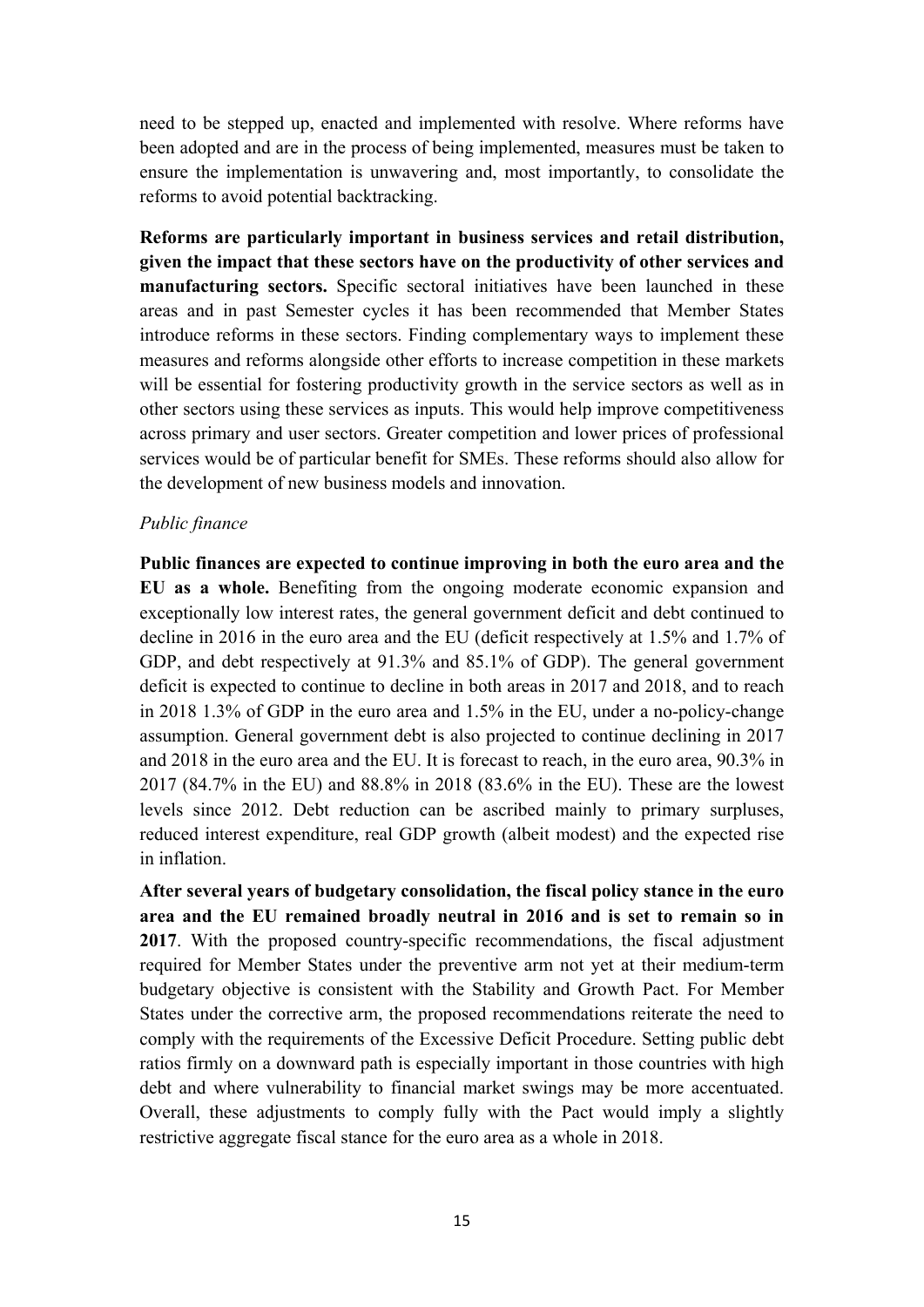**Within the existing rules of the Stability and Growth Pact, euro area Member States that have fiscal scope are therefore recommended to use it to support domestic demand, notably investment in infrastructure, research and innovation**. This would strengthen their growth potential and lead to a better distribution of the fiscal adjustment across the euro area. It would also contribute to achieving a broadly more appropriate fiscal stance for the area as a whole in 2018. This would be important to strike the right balance between attaining public finance sustainability and safeguarding the ongoing recovery in economic activity and in employment. Moreover, when taking policy measures to achieve the recommended budgetary adjustments under the preventive arm of the Pact, Member States should consider the need to support the recovery and the potential impact on employment. In carrying out its future assessments, the Commission stands ready to use its margin of appreciation in cases where the impact of large fiscal adjustment on growth and employment is particularly significant. In that context, it will make use of any updated information regarding the projected position in the economic cycle of each Member State and work closely with the Council to that effect. This is consistent with the approach already set out by the Commission in its Communication of January 2015 on making the best use of the flexibility within the rules of the Stability and Growth Pact and in its Communication of November 2016 on a positive fiscal stance for the euro area.

**In order to find resources to finance medium-to-long term investment projects, Member States should focus on enhancing the composition of their public finances.** Close attention should be paid to an appropriate allocation of public revenues and expenditures across the various policy areas, resulting in a combination that can be more conducive to growth. Further efforts are needed to improve the efficiency and effectiveness of public taxation and expenditure at all levels of government. This may be instrumental in containing further the overall cost of the public sector, and may provide space to support policies that help boost growth and productivity and social inclusion, for example by investing in social infrastructure and upgrading workers' skills. Business activity and social fairness would both benefit from the provision of an effective, well-functioning public administration and an adequate level of social services and public goods.

## **Box 2. Update on surveillance under the Stability and Growth Pact**

Based on the assessment of the 2016 Stability and Converge Programmes, the Commission has also taken a number of steps under the Stability and Growth Pact.

The Commission recommends that the excessive deficit procedure is closed for Croatia and Portugal. This would leave only four Member States under the corrective arm of the Pact.

The Commission adopted reports for Belgium and Finland under Article 126(3) TFEU, in which it reviews their compliance with the debt criterion of the Treaty. In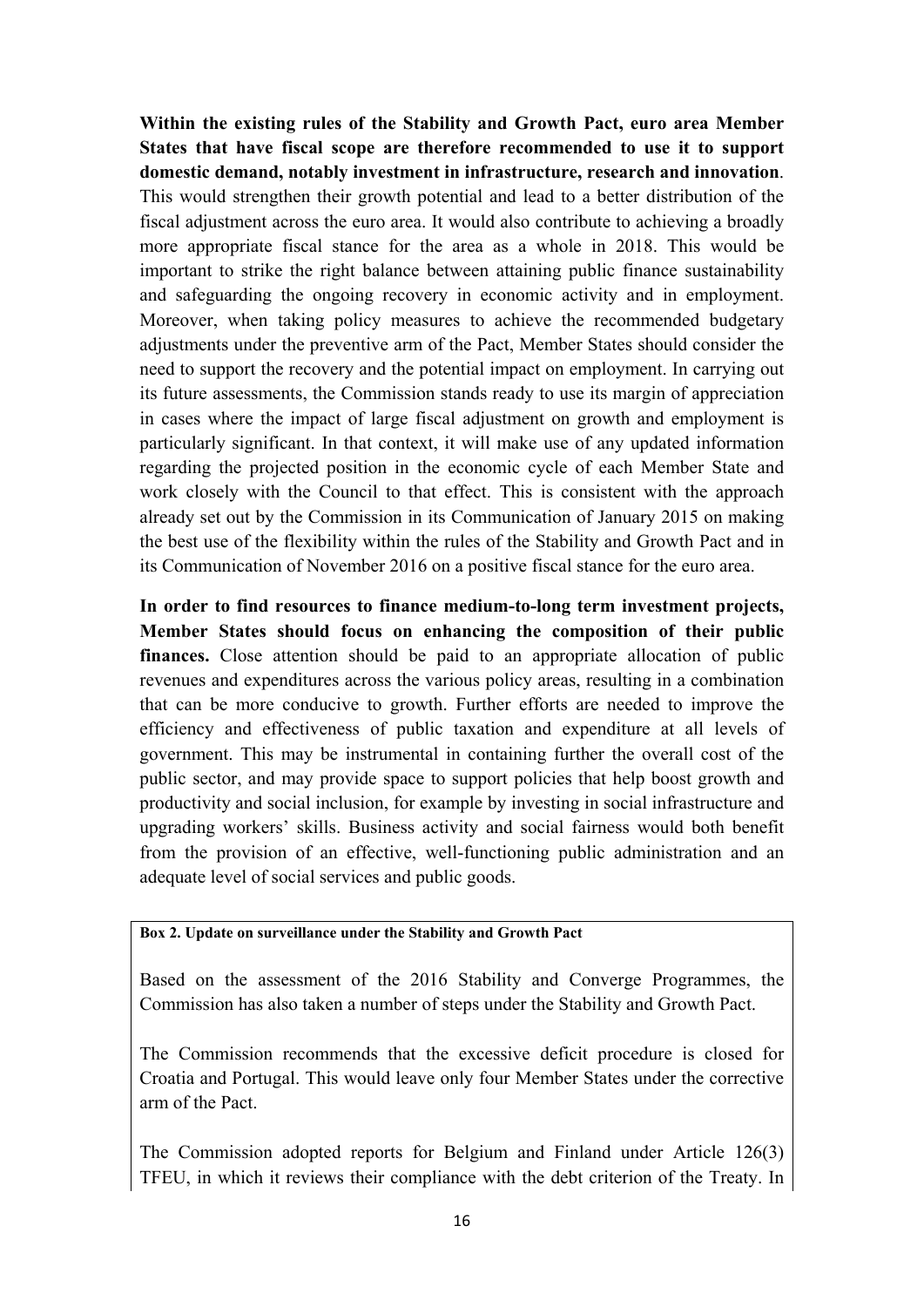both cases, the conclusion is that the debt criterion should be considered as currently complied with. In the case of Belgium, additional fiscal measures are to be taken in 2017 to ensure broad compliance with the adjustment path towards the MTO in 2016 and 2017 together. In the case of Finland, it is noted that the swift adoption and implementation of structural reforms increasing productivity and supply of labour are key to enhance growth prospects in the medium term and improve fiscal sustainability.

Furthermore, the Commission addressed a warning to Romania on the existence of a significant deviation from the adjustment path toward the medium-term budgetary objective in 2016 and recommends the Council to adopt a recommendation for Romania to take appropriate measures in 2017 with a view to correcting this significant deviation. It is the first time that this procedure of the EU economic governance framework is applied. It provides the authorities the opportunity to take corrective action in order to avoid the opening of an excessive deficit procedure.

Based on the assessment of the 2017 Stability Programmes, the Commission takes a favourable view of the flexibility requests of Lithuania and Finland. In the case of Finland, flexibility is granted in view of the planned implementation of major structural reforms, notably the Competitiveness Pact and the pension reform, and investment. In the case of Lithuania, flexibility is granted in view of the planned implementation of reforms raising the sustainability of the pension system through a reinforced indexation and a gradual increase of the pensionable service.

# **4. CONCLUSION**

**Structural reforms, together with the better use of public budgets, are indispensable to lift the EU economy to its full potential.** The set of recommendations put forward by the Commission draws on both the European and national perspectives. The recommendations follow up on the EU and euro area priorities outlined in the Annual Growth Survey and the recommendations for the economic policy of the euro area. They also build on a thorough dialogue with the Member States, through the country reports, bilateral discussions and visits, and the reform agenda, as outlined in the National Reform Programmes and Stability or Convergence Programmes. The recommendations address the most pressing challenges that hinder the creation of more jobs or faster growth.

**The Commission calls on the Council to endorse the proposed approach** for the 2017-2018 country-specific recommendations and related decisions under the Stability and Growth Pact. It also calls on Member States to implement them fully and in a timely manner. The Commission will continue to engage with stakeholders at all levels to ensure broad ownership and effective follow-up and implementation. The Commission is also available to provide on-request reform support to the Member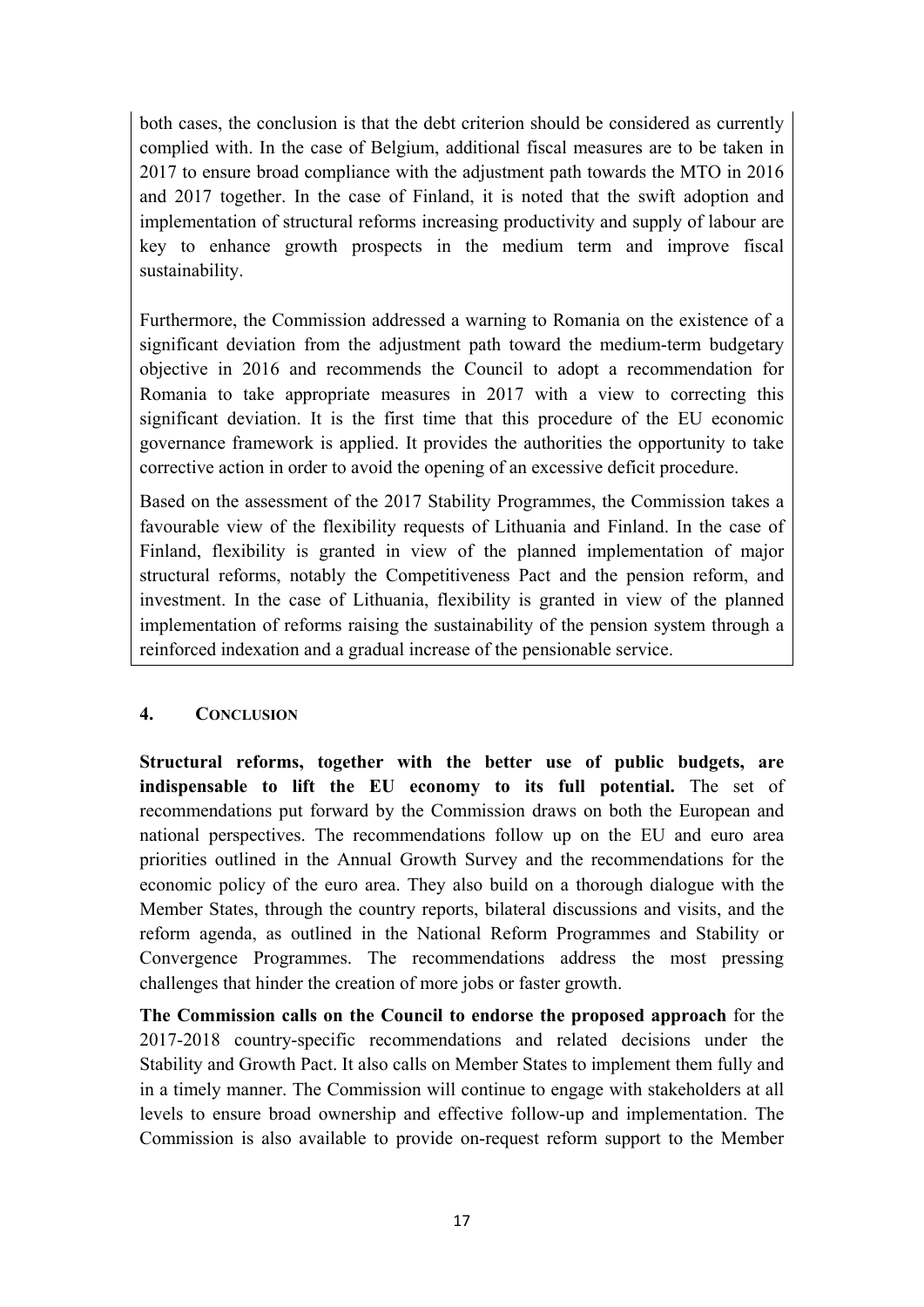States through the newly set-up Structural Reform Support Service and through the best use of the European Structural and Investment Funds.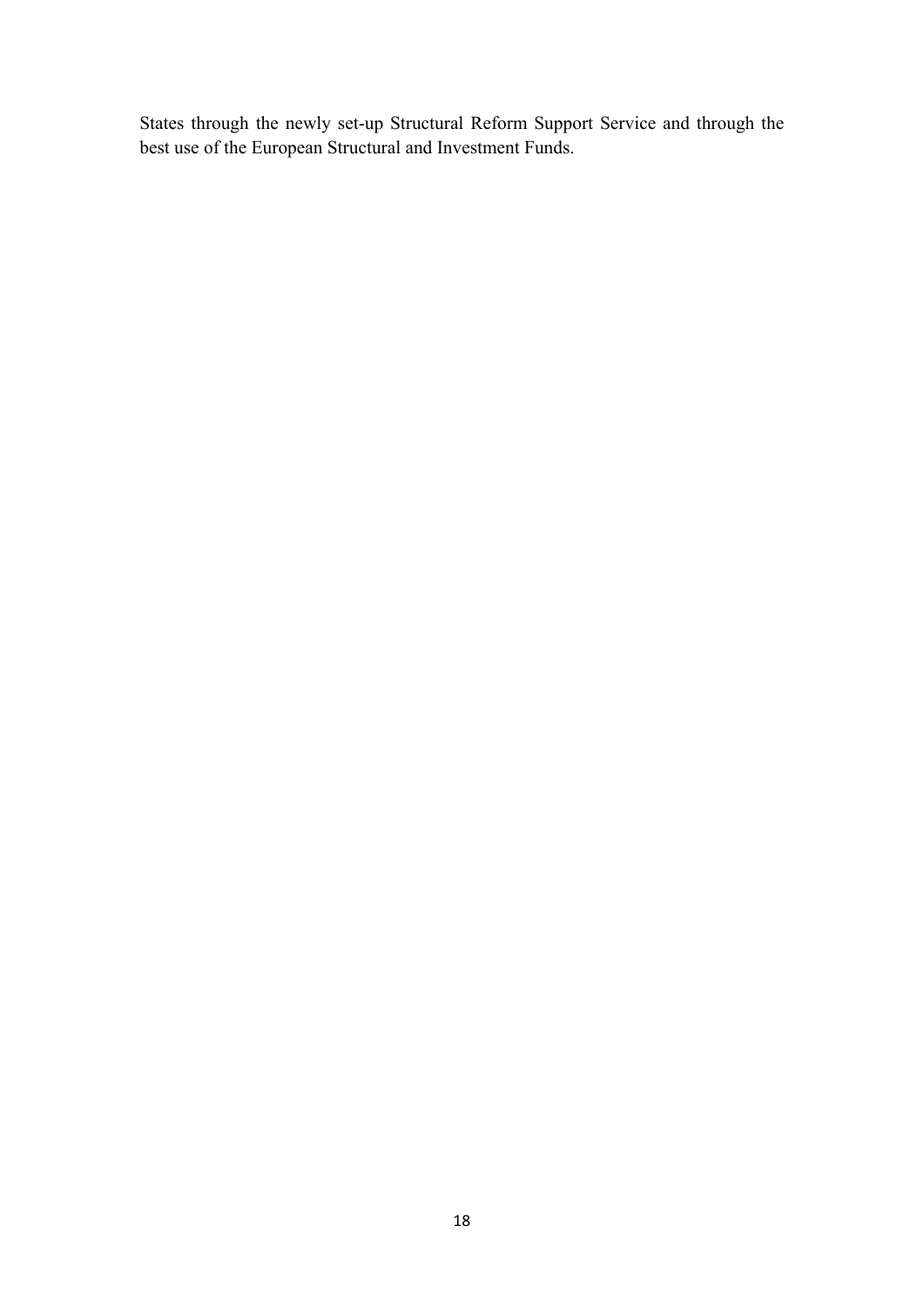# **TABLE 1 – POLICIES COVERED IN THE 2017 COUNTRY-SPECIFIC RECOMMENDATIONS**

| <b>Broad Category</b>                            | <b>Policy areas</b>                                                          |  |  |  | AT   BE   BG   CY   CZ   DE   DK   EE   ES   FI   FR   HR  HU   IE   IT   LT   LU   LV  ΜT  NL   PL   PT   RO   SE   SI   SK   UK |  |  |  |  |  |  |
|--------------------------------------------------|------------------------------------------------------------------------------|--|--|--|-----------------------------------------------------------------------------------------------------------------------------------|--|--|--|--|--|--|
| taxation                                         | Fiscal policy & fiscal governance                                            |  |  |  |                                                                                                                                   |  |  |  |  |  |  |
|                                                  | Long-term sustainability of public finances, inc. pensions                   |  |  |  |                                                                                                                                   |  |  |  |  |  |  |
|                                                  | Public finances & Reduce the tax burden on labour                            |  |  |  |                                                                                                                                   |  |  |  |  |  |  |
|                                                  | <b>Broaden tax bases</b>                                                     |  |  |  |                                                                                                                                   |  |  |  |  |  |  |
|                                                  | Reduce the debt bias                                                         |  |  |  |                                                                                                                                   |  |  |  |  |  |  |
|                                                  | Fight against tax evasion, improve tax administration & tackle tax avoidance |  |  |  |                                                                                                                                   |  |  |  |  |  |  |
| <b>Financial sector</b>                          | <b>Financial services</b>                                                    |  |  |  |                                                                                                                                   |  |  |  |  |  |  |
|                                                  | <b>Housing market</b>                                                        |  |  |  |                                                                                                                                   |  |  |  |  |  |  |
|                                                  | <b>Access to finance</b>                                                     |  |  |  |                                                                                                                                   |  |  |  |  |  |  |
|                                                  | Private indebtedness                                                         |  |  |  |                                                                                                                                   |  |  |  |  |  |  |
|                                                  | Employment protection legislation & framework for labour contracts           |  |  |  |                                                                                                                                   |  |  |  |  |  |  |
| Labour market,<br>education &<br>social policies | <b>Unemployment benefits</b>                                                 |  |  |  |                                                                                                                                   |  |  |  |  |  |  |
|                                                  | Active labour market policies                                                |  |  |  |                                                                                                                                   |  |  |  |  |  |  |
|                                                  | Incentives to work, job creation, labour market participation                |  |  |  |                                                                                                                                   |  |  |  |  |  |  |
|                                                  | Wages & wage setting                                                         |  |  |  |                                                                                                                                   |  |  |  |  |  |  |
|                                                  | Childcare                                                                    |  |  |  |                                                                                                                                   |  |  |  |  |  |  |
|                                                  | Health & long-term care                                                      |  |  |  |                                                                                                                                   |  |  |  |  |  |  |
|                                                  | Poverty reduction & social inclusion                                         |  |  |  |                                                                                                                                   |  |  |  |  |  |  |
|                                                  | <b>Education</b>                                                             |  |  |  |                                                                                                                                   |  |  |  |  |  |  |
|                                                  | Skills & life-long learning                                                  |  |  |  |                                                                                                                                   |  |  |  |  |  |  |
| <b>Structural policies</b>                       | Research & innovation                                                        |  |  |  |                                                                                                                                   |  |  |  |  |  |  |
|                                                  | Competition & regulatory framework                                           |  |  |  |                                                                                                                                   |  |  |  |  |  |  |
|                                                  | Competition in services                                                      |  |  |  |                                                                                                                                   |  |  |  |  |  |  |
|                                                  | Telecom, postal services & local public services                             |  |  |  |                                                                                                                                   |  |  |  |  |  |  |
|                                                  | Energy, resources & climate change                                           |  |  |  |                                                                                                                                   |  |  |  |  |  |  |
|                                                  | <b>Transport</b>                                                             |  |  |  |                                                                                                                                   |  |  |  |  |  |  |
|                                                  | <b>Business environment</b>                                                  |  |  |  |                                                                                                                                   |  |  |  |  |  |  |
| <b>Public</b>                                    | <b>Insolvency framework</b>                                                  |  |  |  |                                                                                                                                   |  |  |  |  |  |  |
| administration &                                 | Public administration                                                        |  |  |  |                                                                                                                                   |  |  |  |  |  |  |
| <b>business</b>                                  | <b>State-owned enterprises</b>                                               |  |  |  |                                                                                                                                   |  |  |  |  |  |  |
| environment                                      | Civil justice                                                                |  |  |  |                                                                                                                                   |  |  |  |  |  |  |
|                                                  | Shadow economy & corruption                                                  |  |  |  |                                                                                                                                   |  |  |  |  |  |  |